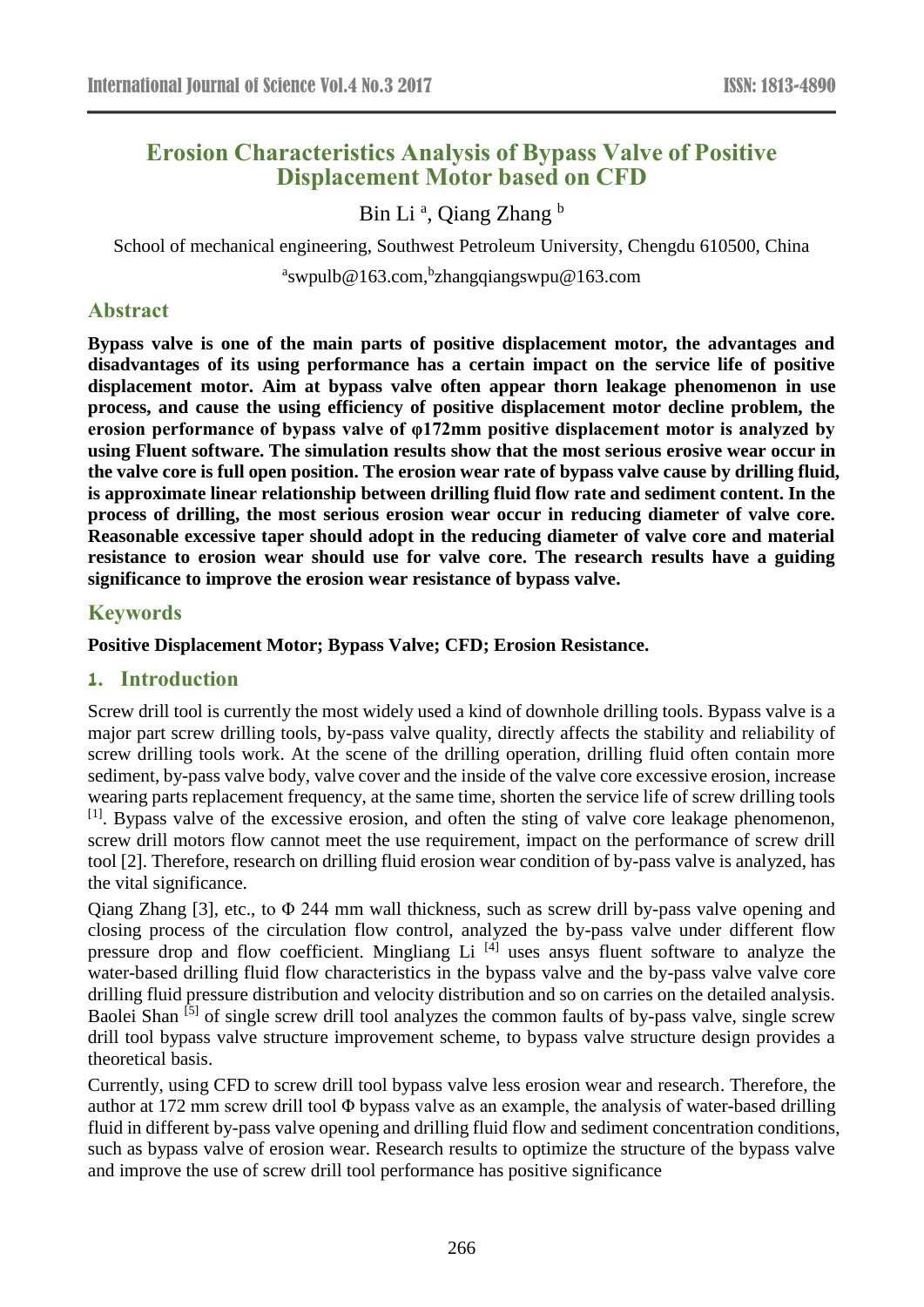# **2. The structure and working principle of screw drill tool bypass valve.**

Is the main purpose of bypass valve in tripping and hole in the drill string, realizes the space inside the drill string and wellbore annular space communication, avoid the screw drill in the drilling fluid overflow pollution, rig affect normal drilling work <sup>[6]</sup>. Screw drill tool bypass valve structure diagram as shown in figure 1, it mainly consists of the valve body, valve cover, valve core, a spring, sieve plate and elastic ring, sealing ring structure. Drill hole or the mud pump output flow rate is small, on both ends of the valve core drilling fluid pressure can be seen as equal. Valve core by spring force should be greater than the pressure of drilling fluid, in the spring force under the action of by-pass valve core in the fully open position. At this point, the screw drill tool space inside the drill string and wellbore annular space between, through the bypass valve is in a state of interlinked, drilling fluid can be through the internal bypass valve into the drill pipe. When the screw drill in drilling work, mud pump output flow rate is larger, drilling formation pressure difference on both ends of the valve core. At this point, the by-pass valve valve core under the action of the pressure of drilling fluid, to overcome the spring force to close the bypass valve side opening channels, to provide enough power for the motor. Drilling mud pump stop pump, the pressure difference on both sides of the valve core drilling fluid disappears, under the action of the spring, make the by-pass valve valve core is open, and the drill pipe in the drilling fluid flowing in the wellbore annular space.



1-Elastic ring, 2-Valve sleeve, 3-Sieve plate, 4-The spring, 5-Vvalve core, 6-Seal, 7-The body Fig.1 The structural schematic of bypass valve for positive displacement motor

In order to prevent larger particles in the mud, side holes through the bypass valve into the inside the drill string, usually in the bypass valve side hole filter with the function of sieve plate. However, itself contains impurities in the drilling fluid is more, at the same time, the drilling process of impurity also easy side holes from the bypass valve to the interior by-pass valve, by-pass valve of erosion damage, even cause the failure of by-pass valve spring components, by-pass valve core card lag phenomenon.

# **3. Bypass valve erosion analysis**

With the rapid development of computational fluid dynamics (CFD) technology, especially the multiphase flow analysis technology in the application of CFD software, erosion wear for analysis of complicated structure, provides a simple and effective analysis method. Therefore, the author uses the Fluent software in a discrete phase model (DPM), and analyze the erosion characteristics of the by-pass valve.

#### **3.1 Erosion wear rate**

Erosion wear rate on the surface of the structure is to point to in unit time, structure surface by fluid erosion in per unit area caused by mass loss. Factors influencing the structure of erosion wear rate mainly include: the Angle between the structural surface and the incident particle trajectory, the speed of the incident particles, structure characteristics and structure of the material properties of the incident particles, etc. [7]. Erosion wear is a very complicated process, using semi-empirical model [8]. Is currently the most widely used Alhert [9] erosion model is put forward, the model of erosion wear rate can be expressed as [10].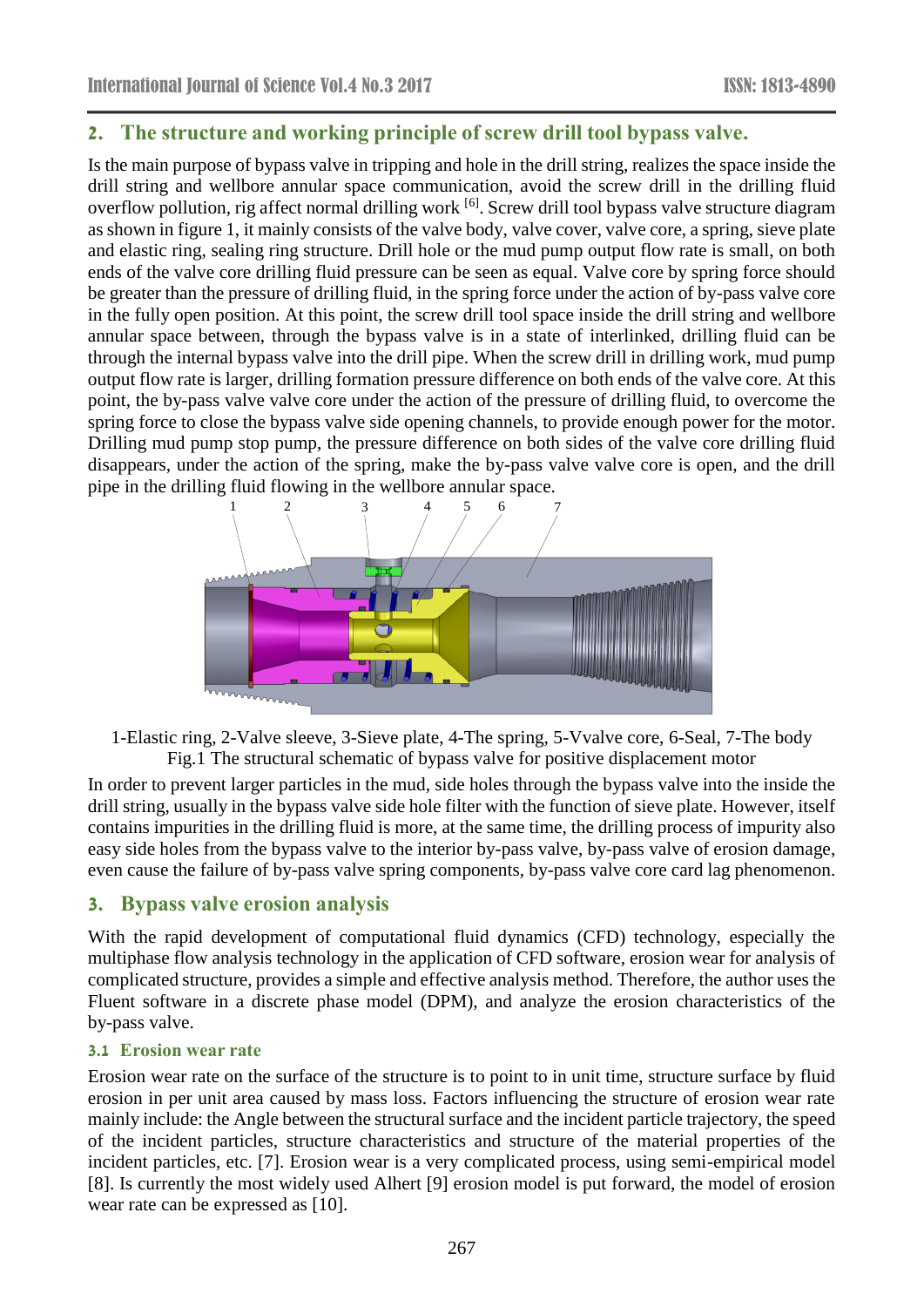$=$  1559 $B$  1

Among them, R - structure on the surface of the erosion wear rate,  $kg \cdot s^{-1} \cdot m^{-2}$ .

B - structure surface material brinell hardness, HB.

FS - the shape coefficient of incident particles, sharp particles take 1, sleek particles take 0.2.

V - the speed of the incident particles, m/s.

α- incident Angle on the surface of the particle trajectory and structure, rad.

f(α)- A function of incident Angle of particles, brittle plastic abrasion wear and has different expression [11].

Based on the type of impact structure element of erosion wear rate for setting up reasonable parameters in the simulation model, for screw drilling tools bypass valve analysis of erosion wear.

#### **3.2 Sediment particle motion equation**

R=1559 $B^{-159}B^{-109}F_3v^{1.3}f(\alpha)$ <br>
Nampy them, R - structure on the surface of the error<br>
nampy them, R - structure surface material brinell hardness, HB.<br>
T- the speed of the incident particles, m/s,<br>
T- the speed of the In the study of drilling fluid sediment erosion abrasion on the surface of structure, the key is to analyze the operation of the sediment particle trajectory  $[12]$ . In the discrete phase model of Fluent software, between discrete and continuous items to exchange of momentum, and energy. At the same time, the sediment particle trajectory following equations of motion of the reference coordinate system (elm), considering the inertia of sediment particles and force equilibrium, the equation of motion can be represented as [13] [14].

$$
\frac{du_p}{dt} = F_D(u - u_p) + \frac{g(\rho_p + \rho)}{\rho_p} + F
$$
\n(1)

Among them, Up-discrete item of sediment particle velocity, m/s.

U- continuous phase of water flow, m/s.

*Ρ-* continuous phase of water density, kg/m – 3.

 $\rho_p$  - discrete density of sediment particles, kg/m – 3.

g- acceleration of gravity,  $m/s<sup>2</sup>$ .

F - additional force on the sediment particle unit mass, N/kg.

FD - discrete items of the quality of the resistance coefficient of sediment particle units, can be calculated by the type,

$$
F_D = \frac{18\mu}{\rho_p D_p^2} \times \frac{C_D R_e}{24} \tag{2}
$$

Among them, *μ*- continuous dynamic viscosity, Pa, s.

Dp - discrete particle diameter, m.

CD - drag coefficient and dimensionless.

Re - the relative Reynolds number, nondimensional.

The basic assumption is that the discrete model of a discrete item of particle volume fraction should be smaller (less than 10%). Without considering the interaction between clay particles, sediment effects on drilling fluid continuous study.

# **4. he establishment of the by-pass valve simulation model**

According to Φ 172 mm screw drill tool samples of by-pass valve, by-pass valve in Solidworks 3 d model, then derived for the IGS format file, in order to read in the ANSYS software, the 3 d simulation model diagram is shown in figure 2. In ANSYS ICEM CFD, complete the by-pass valve 3 d model boundary and the definition of grid, and to export the processed files into Fluent input file format.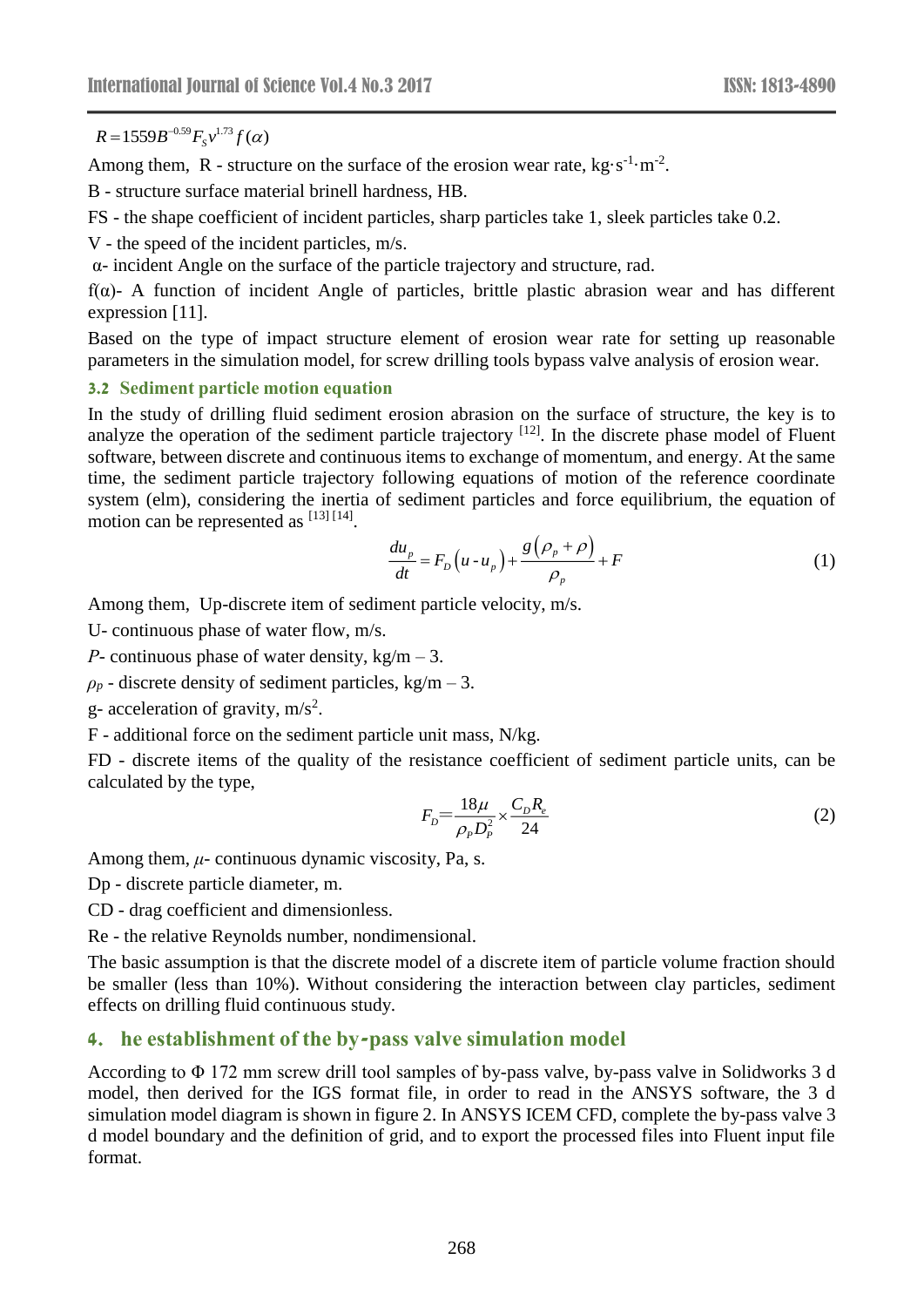

Fig.2 The simulation model of bypass valve

In the ANSYS Fluent software, in order to track the movement of sediment particles in drilling fluid analysis, simulation analysis was made on the discrete phase model. Combined with the working condition of the bypass valve, in front of the Fluent software processor set the following parameters.

Bypass valve internal fluid flow is relatively complex, belong to the three dimensional unsteady, incompressible turbulent flow. Select standard k - epsilon equation in the Fluent software, as the control equations of turbulence model. At the same time in the model considering the influence of gravity.

Selecting water as the continuous phase, the density of 1000 kg/m3, dynamic viscosity of 1.003 x 10-3 pa, s. Sediment particles for discrete phase, the particle diameter of 0.4 mm, density of 3300 kg/m3. Depending on the simulation of the sediment particles velocity. Drilling fluid is calculated according to the volume ratio of sediment particle content. Valve core material of 40 cr, density of 7850 kg/m3.

Drilling, screw drill motor pressure drop is less than 0.8 MPa, so set the by-pass valve outlet pressure is 0.8 MPa, by-pass valve side hole outlet pressure to zero. Bypass valve inlet flow according to the simulation of concrete operating mode Settings. The bypass valve closing flow rate about 7.58 L/s, when the opening of the by-pass valve different simulation, traffic should be higher than this value.

Computing discrete items of pressure speed coupled with SIMPLE algorithm, the momentum of discrete format USES first-order wind, turbulence, turbulence kinetic energy dissipation rate of discrete format adopts second order wind, to solve the discrete equations.

# **5. he results of simulation analysis**

Bypass valve from open to close fully, in the process definition side valve core hole is valve cover to cover, the by-pass valve opening is 100%; Lateral valve core hole is defined just completely covered by valve sleeve, the by-pass valve opening is 0%; The rest of the side hole opening is in accordance with the valve core has been covering stroke accounted for the percentage of the whole trip to define the process.

#### **5.1 Bypass valve under different opening of erosion analysis**

Under different opening degree of bypass valve erosion analysis, its significance lies in the analysis of by-pass valve opening and closing process, the drilling fluid to bypass valve cause analysis of the erosion wear. At the same time, the drilling fluid flow is not enough to make the by-pass valve fully open, also can make the by-pass valve can in different degrees. Therefore, the analysis of the different opening bypass valve erosion wear by drilling fluid, has important practical significance.

This paper conducted under different opening of by-pass valve by erosion and wear simulation analysis, to flow for 15 l/s, sediment concentration of 1% of the drilling fluid, on the basis of analysis of the valve core of the opening of the side of the opening of the hole in the 75%, 75%, 25% opening three state, the bypass valve by erosion. The three opening of simulation results is shown in figure 3.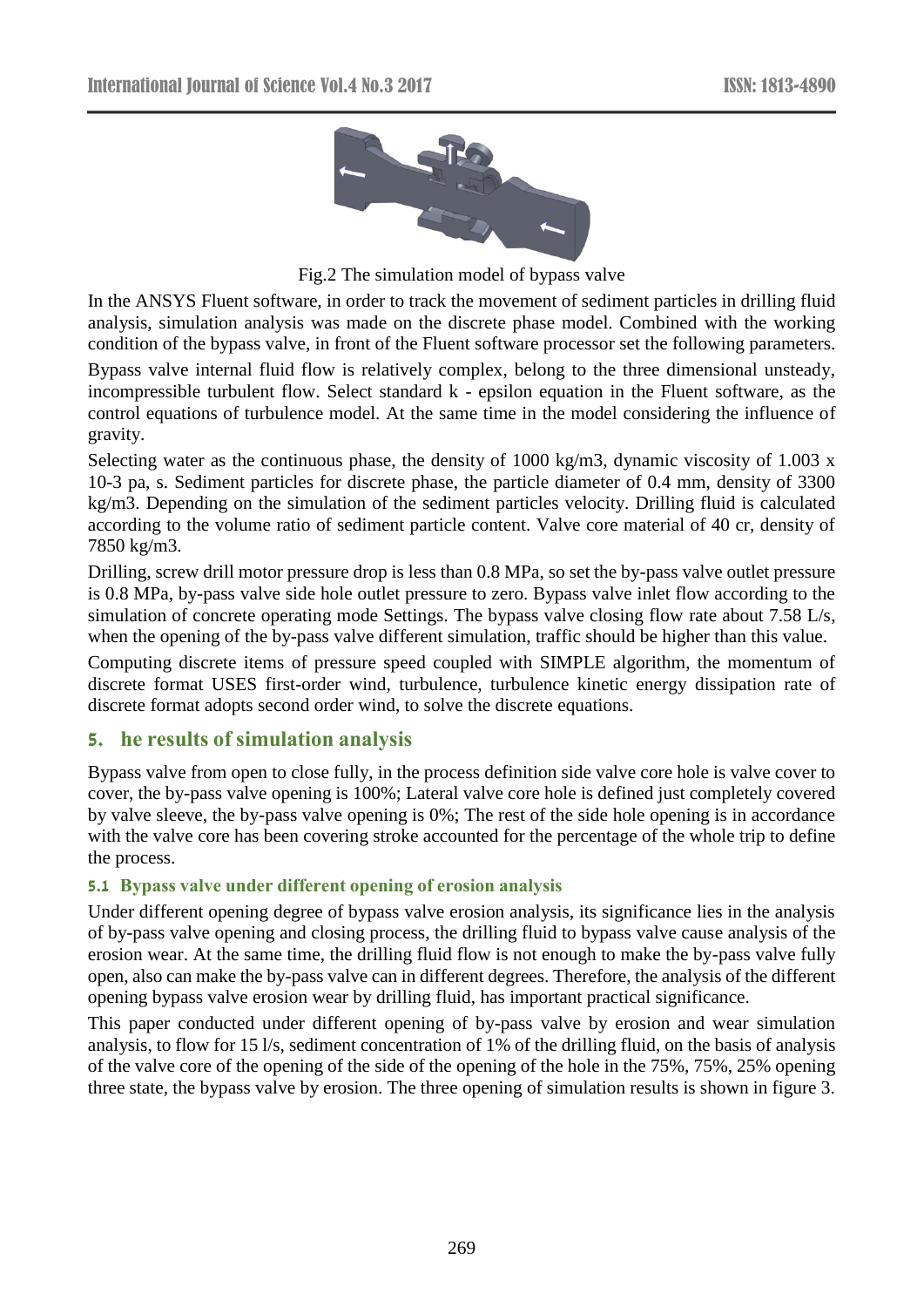

(a) The opening of the 75% of sediment particle trajectory (b)The opening of the 75% of erosion wear rate



(c) The opening of the 50% of sediment particle trajectory (d) The opening of the 50% of erosion wear rate

![](_page_4_Figure_6.jpeg)

(e) The opening of the 25% of sediment particle trajectory (f) the opening of the 25% of erosion wear rate Fig.3 The erosion wear of bypass valve under different opening

From sediment particle trajectory simulation results it can be seen that as the opening of the by-pass valve, by-pass valve internal drilling fluid turbulent situation improved, sediment particles from the chaotic movement gradually became more regular, at the same time, the velocity of sediment particles decreases. From the bypass valve of erosion wear rate of the simulation results can be seen, by-pass valve side hole and the valve core diameter changes, such as the location of the site is the most serious erosion wear. At the same time, the valve core is the bypass valve parts by erosion wear is the most serious. With the drop of the by-pass valve opening from the bypass valve side hole outflow sediment particle number, reduced sediment particle velocity at the same time, reduces the erosion wear inside the by-pass valve. Therefore, in the process of using screw drilling tools, we will strictly control the mud pump output flow, make the bypass valve will shut off quickly. If the mud pump output flow instability or output flow within the scope of the by-pass valve closed flow, will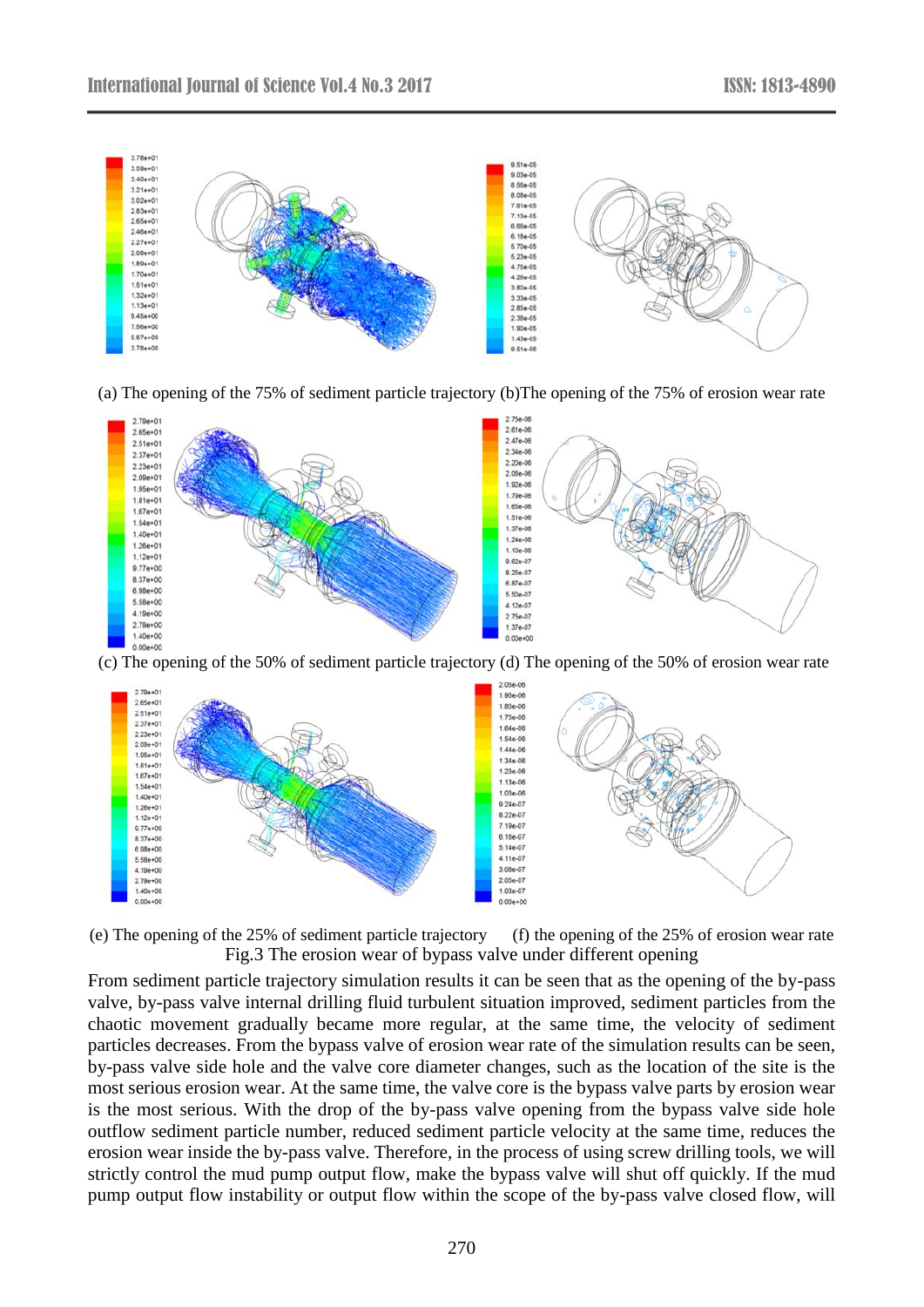cause the by-pass valve cannot be completely shut down, makes the by-pass valve have serious wear and tear. At the same time, to avoid bypass valve valve core card lag phenomenon.

#### **5.2 Bypass valve fully closed condition analysis of the erosion**

Of by-pass valve fully closed condition analysis of erosion wear, reflects the screw drilling tools in the process of drilling, drilling fluid erosion wear of by-pass valve. Screw drill tool in the process of drilling, bypass valve has been closed. So in the case of by-pass valve fully closed, the analysis of the erosion wear, it is of great significance.

In order to grasp the by-pass valve fully closed cases, by-pass valve interior flow field distribution of the drilling fluid and erosion wear situation of bypass valve, in the first place in the simulation model, the flow of 15 l/s, sediment concentration of 1% of the drilling fluid of erosion wear situation analysis, the simulation results are shown in figure 4.

![](_page_5_Figure_6.jpeg)

![](_page_5_Figure_7.jpeg)

![](_page_5_Figure_8.jpeg)

By figure 5 (a) it can be seen that seated state, the bypass valve valve core sediment particles within the by-pass valve movement more regularly. Its trajectory is only on the surface of valve core variable diameter by rebound, the remaining parts of the sediment particles trajectory can render good straight lines. As a result, the valve core diameter changes under the surface of the most serious erosion wear. You can see from figure 5 (b) in the valve core variable diameter, the diameter of the smallest position is the most serious erosion wear. Because of the simulation accuracy, the wear of the most serious areas should be circular [15] [16].

#### **6. Conclusion**

(1) the screw drill tool bypass valve in the process of opening or closing, as the by-pass valve opening gradually reduce, drilling fluid to bypass valve erosion wear rate gradually decreases. Therefore, in the drilling process, screw drill tool should be able to close the bypass valve quickly, avoid card lag phenomenon, causing serious wear and tear of by-pass valve.

(2) In the process of drilling, the by-pass valve valve core diameter variable diameter location is the most serious erosion wear, should design reasonable excessive slope, the sediment particle erosion Angle in a reasonable range, in order to reduce the sediment erosion and wear of valve core. At the same time, the valve core and erosion resistance of materials should be adopted.

# **References**

- [1] Mingchian Li, Jiqing Huang. The Present Application Situation and the Future Development of Screw Drill Tool Suggested [J]. Journal of Petroleum Machinery, 2006 (5): 73-76.
- [2] Bingyin Wang, Junming Zhou. In the Process of the Compound Drilling Screw Drill Sting Leakage by-pass Valve Bit Balling Analysis [J]. Journal of Inner Mongolia, Petrochemical Industry, 2009 (12): 65-67.